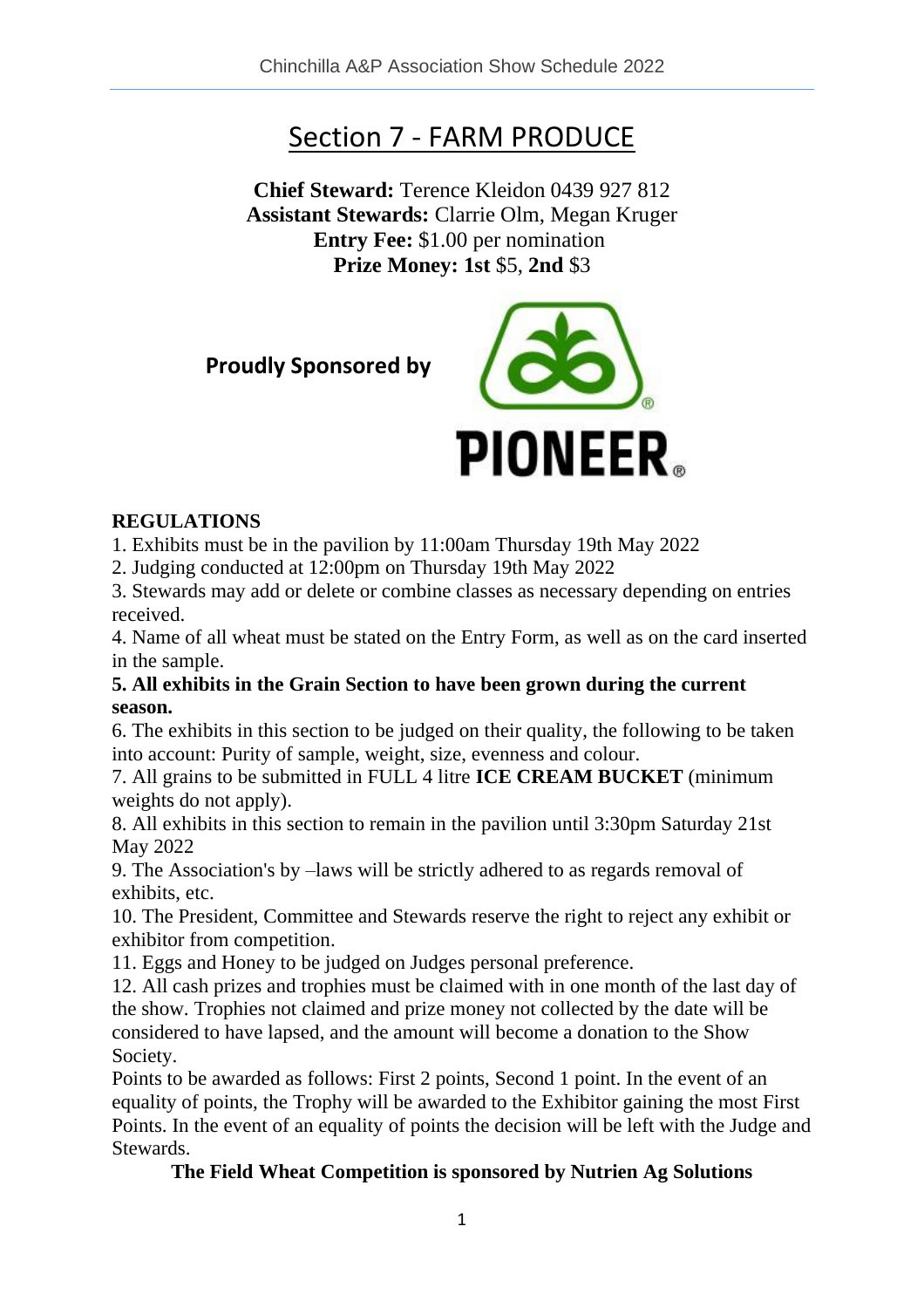**Class 701** Suntop **Class 702** Sunblade **Class 703** Hell Fire **Class 704** Lancer

### **SUB-SECTION 1 - WHEAT**

**Class 705** Coolah **Class 706** Sunmax **Class 707** Flanker **Class 708** Stealth

**Class 709** AOV **Class 710** Reliant

**Most Points in Sub-Section 1 Trophy donated by** 



## **SUB-SECTION 2 - OATS AND BARLEY**

**OATS**

**Class 711** Outback **Class 712** Warrego **Class 713** Taipan

**Class 714** Brigalow **Class 715** Warlock **Class 716** Bronco

**Class 717** Drover **Class 718** Comet **Class 719** AOV

**BARLEY Class 720** Compass **Class 721** Planet

**Class 722** Beast **Class 723** Leabrook **Class 724** Shepard **Class 725** AOV

### **Most Points in Sub-Section 2 Trophy donated by Dalgliesh Family Grain & Grazing**

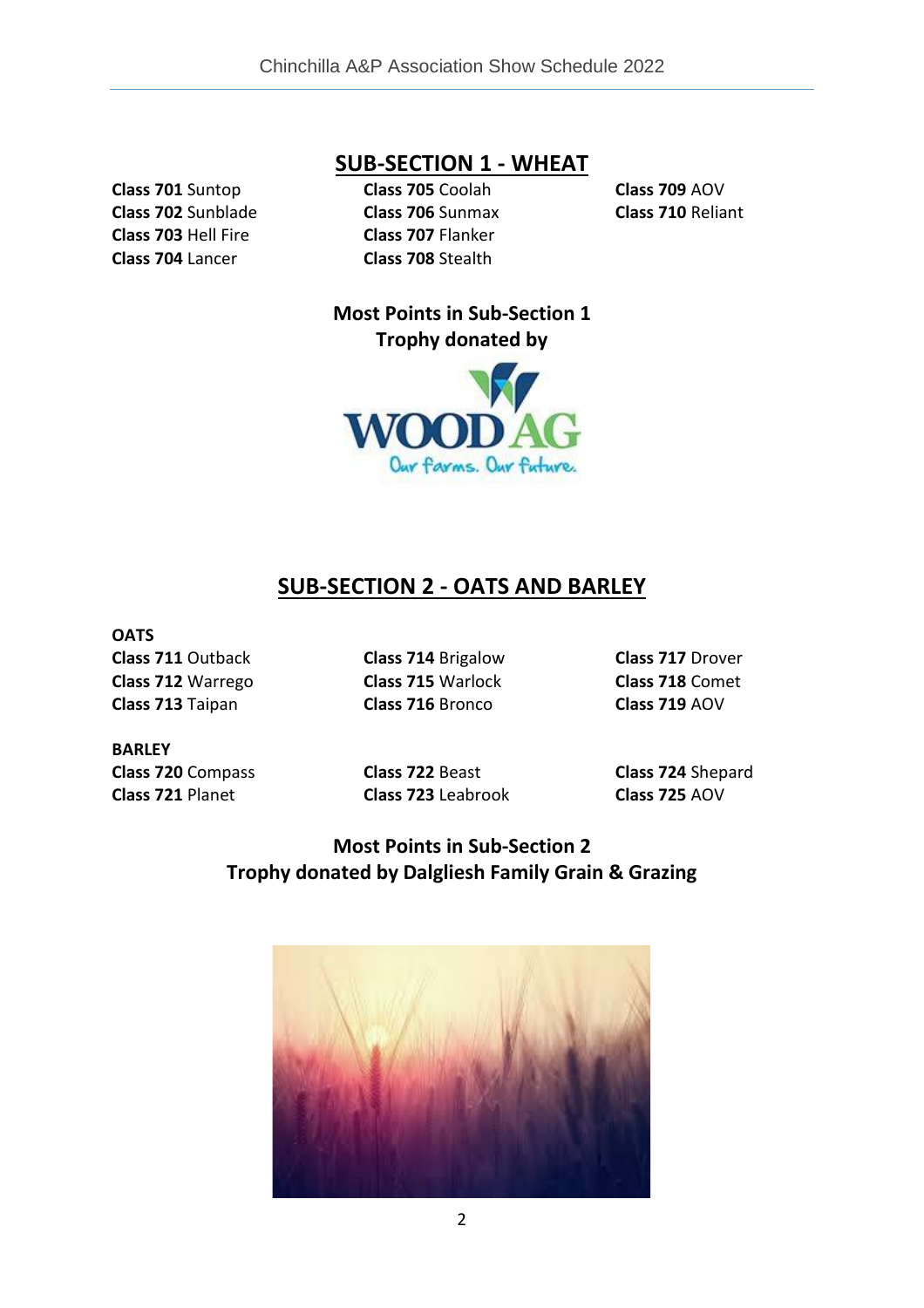### **SUB-SECTION 3 - MIXED GRAINS**

**Class 726** Pioneer Strain **Class 727** Pacific Strain **Class 728** Barenbrug **Class 729** AOV Strain **Class 730** Col of Sorghums **Class 731** Sunflower (Oil Seed) **Class 732** Sunflower (Bird Seed) **Class 733** Maize

**Class 734** Canary **Class 735** Jap Millet **Class 736** Shirohie Millet **Class 737** Siberian Millet **Class 738** WF Millet **Class 739** Dwarf Panicum **Class 740** Red Panicum **Class 741** Panorama **Class 742** Faba Beans **Class 743** Soya Bean **Class 744** Mung Bean

**Most Points in Sub-Section 3 Trophy donated by SD & K Kleidon**

**Class 745** Caloona Peas **Class 746** Red Caloona Peas **Class 747** Chick Peas **Class 748** 3 Cobs Maize **Class 749** 3 Sunflower (Oil Seed) **Class 750** 3 Sunflower (Bird Seed)



### **SUB-SECTION 4 - SHEAVES FOR GRAIN**

(To be judged for grain not less than 7cm diameter bottom end)

#### **NON-SORGHUMS**

**Class 751** Wheat (Bearded) **Class 752** Wheat (Non-Bearded) **Class 753** Oats **Class 754** Barley **Class 755** Triticale **Class 756** Canary HYBRID SORGHUMS (TO BE NAMED)

- **Class 757** Pacific Strain **Class 758** Pioneer Strain **Class 759** Barenbrug Strain **Class 760** AO Strain **Class 761** Col of Sorghum **Class 762** Siberian Millet **Class 763** Shirohie Millet **Class 764** Jap Millet **Class 765** WF Millet
- **Class 766** Panicum **Class 767** Red Panicum **Class 768** Panorama **Class 769** Mungbeans **Class 770** Caloona Peas **Class 771** Red Caloona Peas **Class 772** Soya Bean

**Most Points in Sub-Section 4 Trophy donated by**